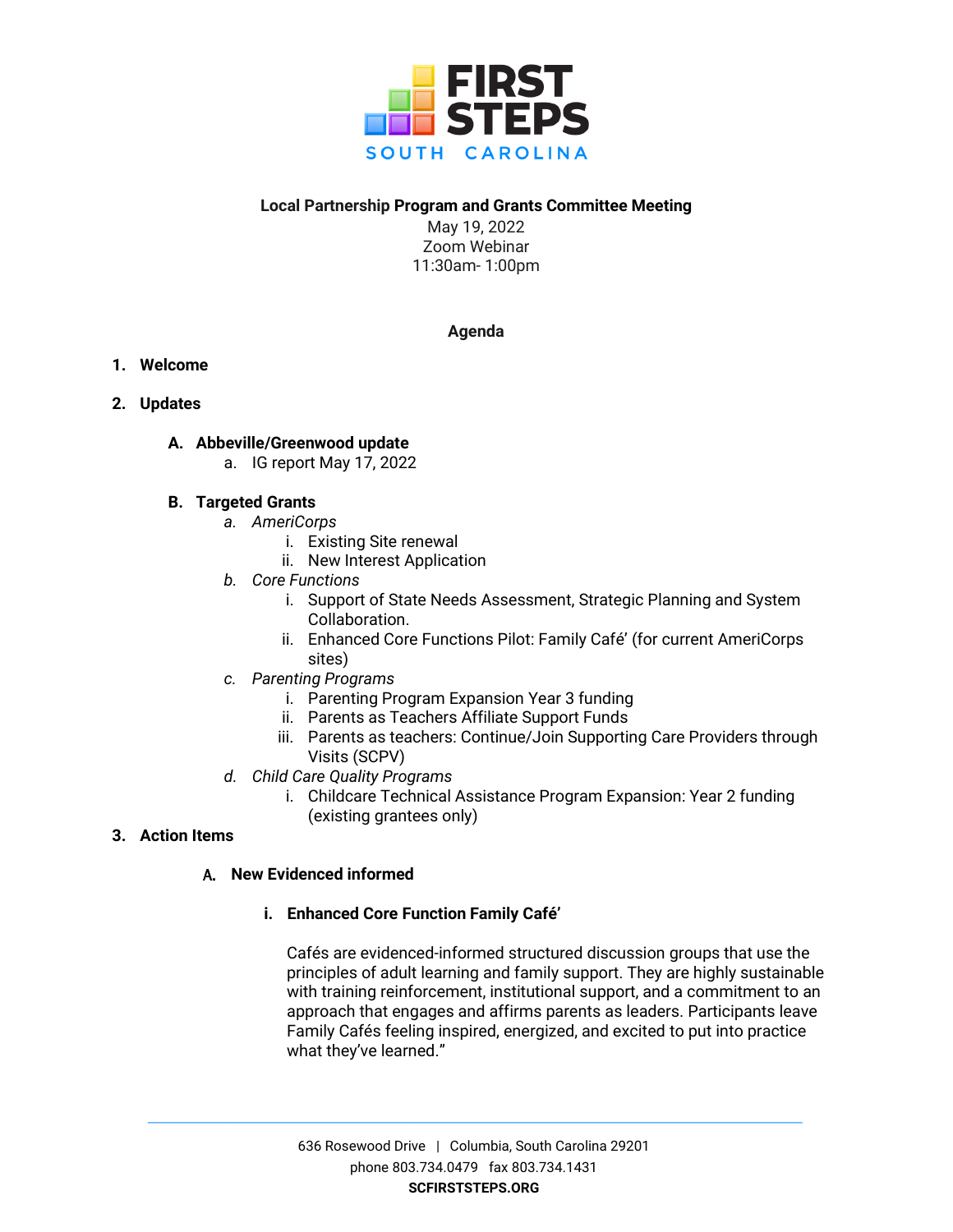

**Motion: The Local Partnership Program and Grants Committee recommends approval of the Enhanced Core Function Family Café' evidenced-informed program to be added to the FY23 program listing.**

## B. **New Program Guidelines (See Attachments)**

## **i. FY23 Countdown to 4K (Formerly Reading Rocks) (New)**

Countdown to 4K is an evidenced-informed (High Intensity) summer home visitation strategy designed to link incoming 4K students and their families with, ideally, the individual who will serve as their 4K teacher or 4K teaching assistant during the coming year.

## **ii. FY23 Enhanced Early Education (New)**

The Enhanced Early Education is an evidenced-based strategy that seeks to enhance services offered by early childhood classrooms (children aged 3 through 5) through supplemental materials and books distribution to classrooms. These enhancement resources provide important support to students and their families, and are not otherwise provided by their school district, the childcare provider, or other entity.

# **iii. FY23 Family Café (New)**

Cafés are evidenced-informed structured discussion groups that use the principles of adult learning and family support. They are highly sustainable with training reinforcement, institutional support, and a commitment to an approach that engages and affirms parents as leaders. Participants leave Family Cafés feeling inspired, energized, and excited to put into practice what they've learned."

# **iv. FY23 Family Connects (New)**

Family Connects is a nurse-based approach to supporting newborns and their families through nurse home visits, connecting families to services in the community, and supporting families with an individual approach to care. All families with children birth to 6 months are eligible for services receive services. Family Connects works with communities to establish implementation and sustainability plans, help establish community networks, and provides training for nurses who will conduct home visits.

**Motion: The Local Partnership Program and Grants Committee approves the new evidenced-based and evidenced-informed program guidelines to begin in the FY23 grant year.**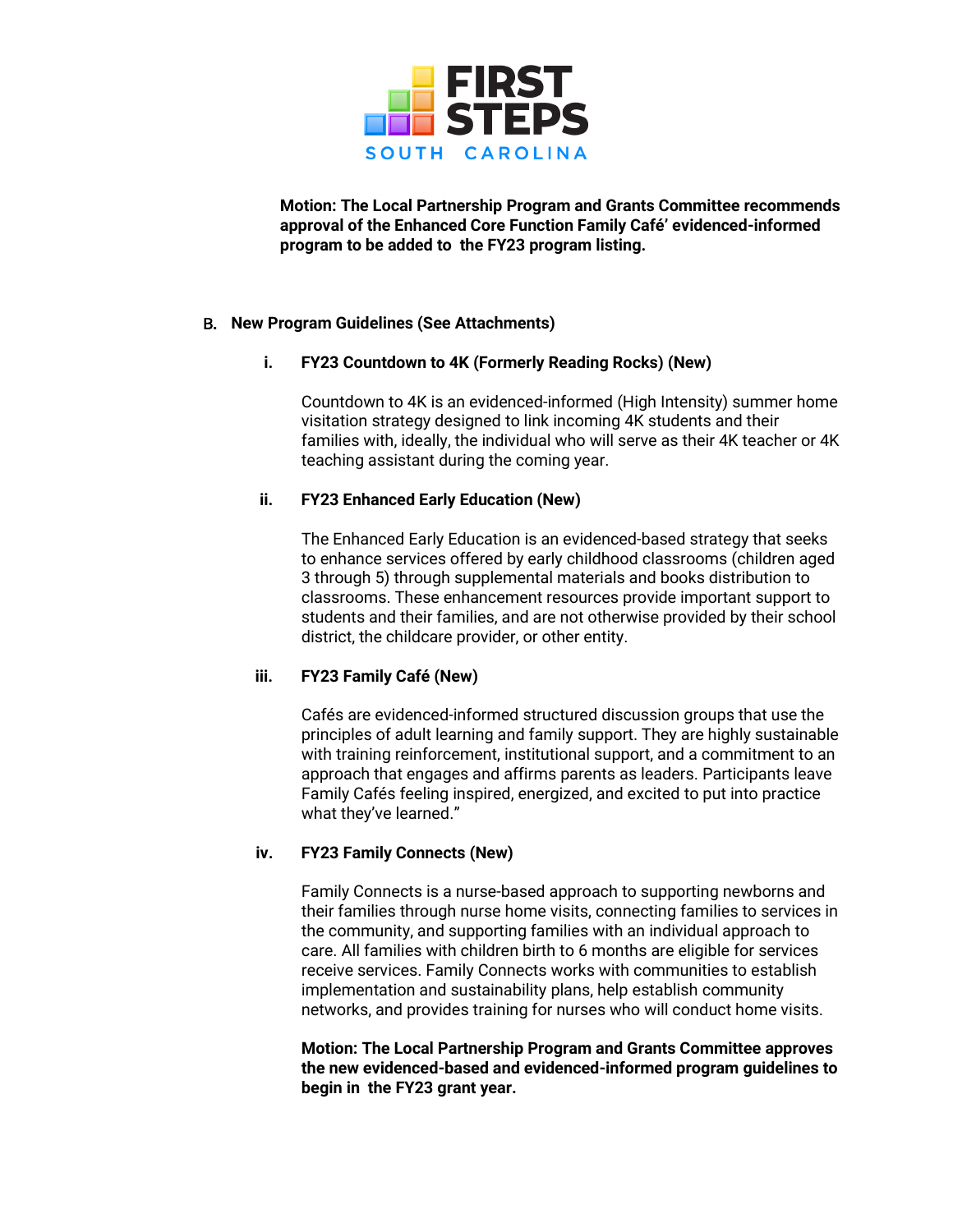

## **Break for Lunch**

## **C. Updated Programs and Operational Guidelines (See Attachments)**

## **v. FY23 Countdown to Kindergarten (Updated)**

Countdown to Kindergarten is an evidenced-informed summer home visitation strategy designed to link incoming kindergartners and their families with, ideally, the individual the individual who will serve as their kindergarten teacher or kindergarten teaching assistant during the coming year.

# **vi. FY23Parenting Program Guidelines (Updated)**

Parents as Teachers promotes the early development and health of children by supporting and engaging their parents and caregivers. As a result of its presence in communities, children receive developmental screenings, parents have access to resources, and families gain the opportunity to participate in home visits and group socialization.

# **vii. FY23 Core Functions Operational Guideline (Updated)**

See Attached

#### **viii. Program & Operational Guidelines and updates for FY23 (see attached)**

#### *Operations*

• Deadline for data entry shortened from 30 days after the close of the quarter to 10 days

Addition of language requiring consent forms for data collection a. "A consent and authorization form must be completed and kept on file for all cases entered into the First Steps Data Collection System. Cases enrolled in programs for more than one year should complete a new consent form annually."

# *Governance*

• Renaming of Records Retention Policy/Schedule document for consistency (available on FS website)

# *Fiscal Accountability*

• Addition of language to include "private and non-state funds" for fiscal stewardship compliance

• Clarification of process for excessive carry forward into consequences for first and second year